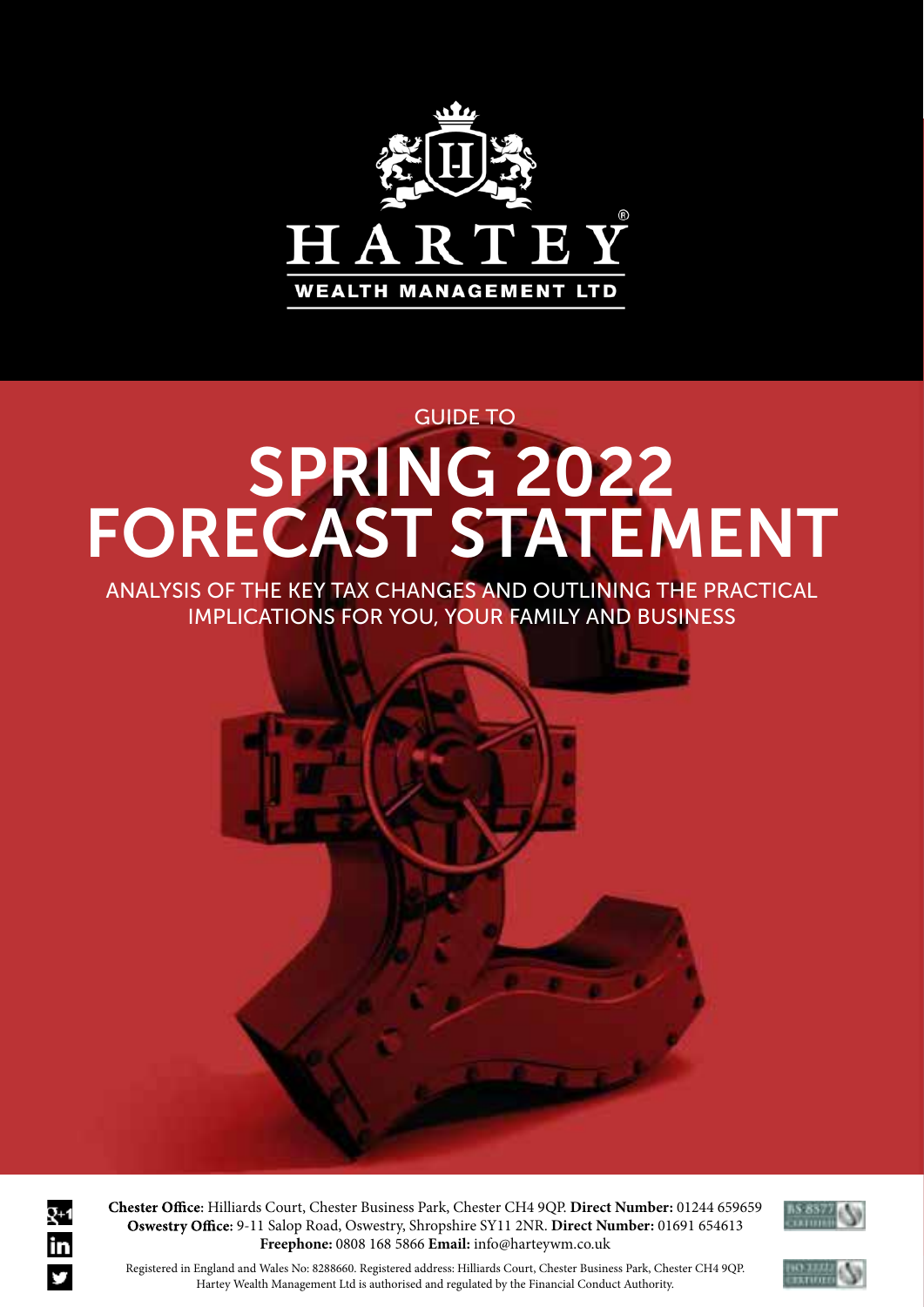# **Spring 2022 Forecast Statement**

### What the Chancellor had to say

The Chancellor of the Exchequer, Rishi Sunak, delivered the Spring 2022 Forecast Statement to Parliament on Wednesday 23 March 2022. This announcement follows the unprovoked, premeditated attack Vladimir Putin launched on Ukraine.

r Sunak said, 'The invasion has created significant uncertainty in the global economy, particularly in energy markets. The sanctions and strong response by the UK and its allies are vital in supporting the Ukrainian people, but these decisions will inevitably have an adverse effect on the UK economy and other economies too.'

#### **STRENGTHENING THE PUBLIC FINANCES**

He continued, The government has taken the responsible decisions needed ahead of the *Spring 2022 Forecast Statement* to strengthen the public finances, which has created the space to provide this extra support. The statement confirms that after providing this support the government continues to meet its fiscal rules, with an increased margin of safety.'

'Underlying debt is falling as a percentage of GDP and the current budget is in surplus in the target year. Preserving fiscal space', the Chancellor announced, 'is vital given the increasing risks from global challenges and the level of uncertainty in the economic outlook.

#### **UNAVOIDABLE INCREASES IN THE COST OF LIVING**

Mr Sunak continued, 'Higher than expected global energy and goods prices have already led to an unavoidable increase in the cost of living in the UK. The repercussions of the invasion of Ukraine will add to these pressures and increase inflation further in the coming months, with the long-term consequences not yet being clear. As a result, the uncertainty surrounding the Office for Budget Responsibility's (OBR) spring economic and fiscal forecast is higher than usual.'

The UK economy, Mr Sunak said, 'has emerged from the pandemic in a strong position to meet these challenges. The success of the government's COVID-19 vaccine rollout and the Plan for Jobs have helped support a quicker than expected recovery and a strong labour market, with the total number of payrolled employees now over 600,000 above pre-pandemic levels.

#### **IMPROVEMENTS SEEN IN THE PUBLIC FINANCES**

Tax receipts', the Chancellor announced, 'have been stronger than expected, which has contributed to borrowing falling this year and over the forecast period. The improvement seen in the public finances has created additional headroom against the government's fiscal rules. which the government has prioritised using to deliver reductions in tax.'

Mr Sunak explained how the government had already taken significant steps to help with the cost of living. This includes a cut to the Universal Credit taper rate and increases to work allowances to make sure work pays; the £9 billion package announced in February to help households with rising energy bills this year; and freezing alcohol duties and fuel duty to keep costs down.

#### **NATIONAL INSURANCE PRIMARY THRESHOLD INCREASE**

The Chancellor said the government is taking further action in *Spring*  2022 Forecast Statement to help households. A significant increase to the National Insurance Primary Threshold and Lower Profits Limit will allow hard-working people to keep more of their earned income.

A temporary 12 month cut has been introduced to duty on petrol and diesel of 5p per litre, representing a saving worth around £100 for the average car driver, £200 for the average van driver and £1500 for the average haulier, when compared with uprating fuel duty in 2022/23.

#### **HELPING HOUSEHOLDS KEEP HEATING BILLS DOWN**

To help households improve energy efficiency and keep heating bills down, the government is expanding the scope of VAT relief available for energy-saying materials and ensures that households having energy-saving materials installed pay 0% VAT.

On business, Mr Sunak commented that small and medium-sized enterprises (SMEs) had also been affected by rising costs. 'The Spring 2022 Forecast Statement', he said, 'builds on previously announced support for SMEs, including business rates relief worth £7 billion over the next five years.'

#### **SUBSIDISING THE COST OF HIGH-QUALITY TRAINING**

The Annual Investment Allowance will be increased from £200,000 to £1 million until March 2023, in addition to subsidising the cost of high-quality training through the Help to Grow: Management scheme and helping firms to adopt new digital technologies with Help to Grow: Digital.

'Businesses', the Chancellor said, 'will also benefit from the cut to fuel duty, and the Employment Allowance will increase to  $£5,000$  from April - a tax cut of up to £1,000 for around half a million small businesses.' $\blacktriangleleft$ 

#### **WHAT DOES THE SPRING 2022 FORECAST STATEMENT MEAN FOR YOU?**

In our comprehensive guide to the Spring 2022 Forecast Statement, we reveal the key announcements. If you have any questions or would like to discuss your situation - please contact us.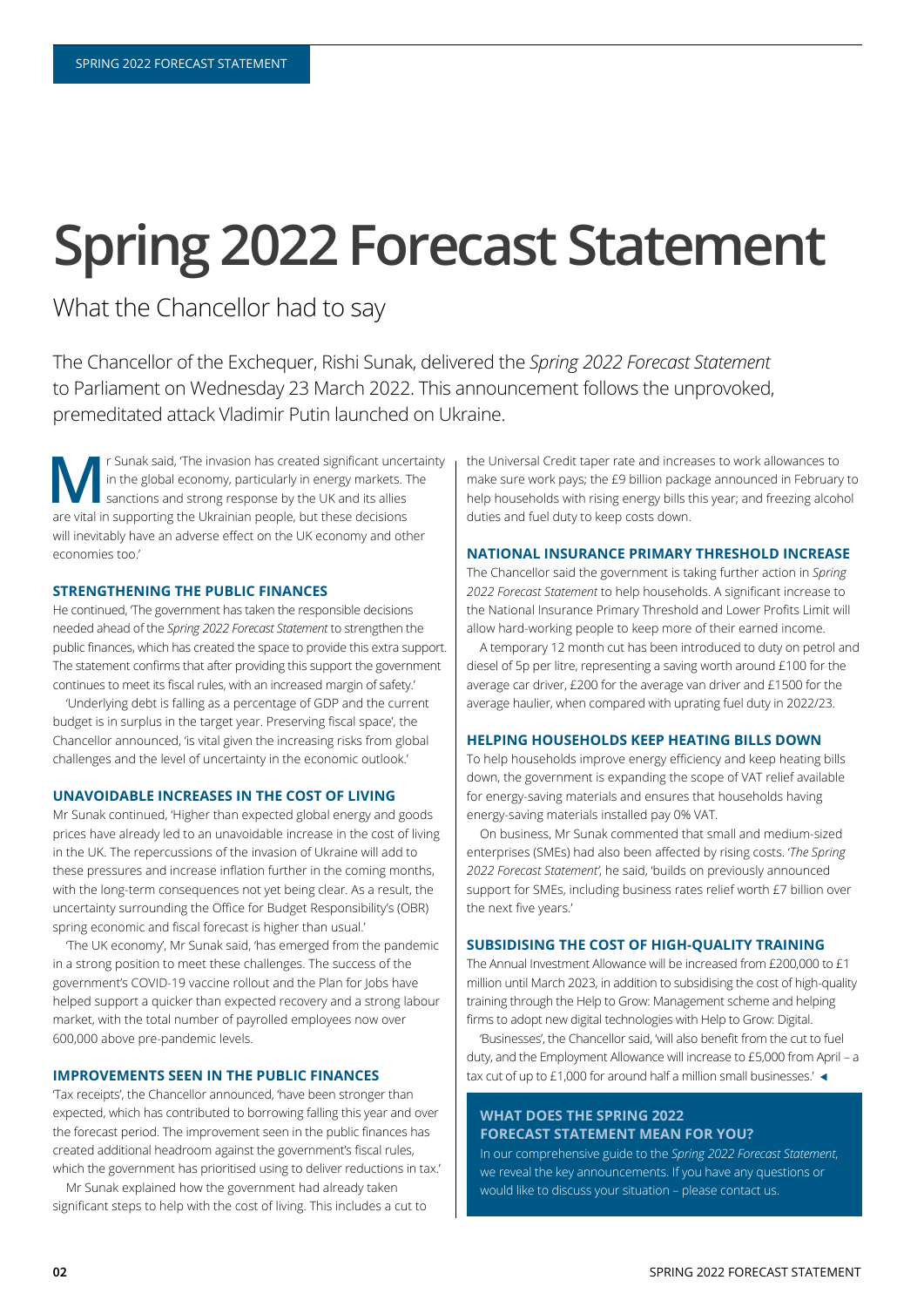













### **04** Contents

#### **02 WELCOME**  What the Chancellor had to say

- **04 AT A GLANCE**  Key announcements from Spring 2022 Forecast Statement
- **05 ECONOMY AND PUBLIC FINANCES**  Cost of living pressures intensified and uncertainty increased
- **06 PACE OF THE ECONOMIC RECOVERY**  UK real GDP to grow by 3.8% in 2022
- **07 COST OF LIVING**  Inflation has risen to a 30-year high in recent months
- **08 HELPING FAMILIES**  Using the improvement in the public finances to deliver reductions in tax
- **09 TEMPORARY CUT TO FUEL DUTY**  Savings for households and businesses worth around £2.4 billion in 2022/23
- **10 BASIC RATE OF INCOME TAX CUT**  First reduction in the basic rate of income tax in 16 years
- **10 REDUCING CLASS 2 NICS PAYMENTS FOR LOW EARNERS**  Tax cut for around 500,000 selfemployed people worth up to £165 per year
- **10 INCREASING NATIONAL INSURANCE THRESHOLDS**  Typical employee saving over £330 in the year from July
- **11 SUSTAINABLE PUBLIC FINANCES**  Public sector net debt the highest level since the 1960s
- **11 SMALL AND MEDIUM-SIZED ENTERPRISES**  SMEs support 16.3 million jobs - 61% of total private sector employment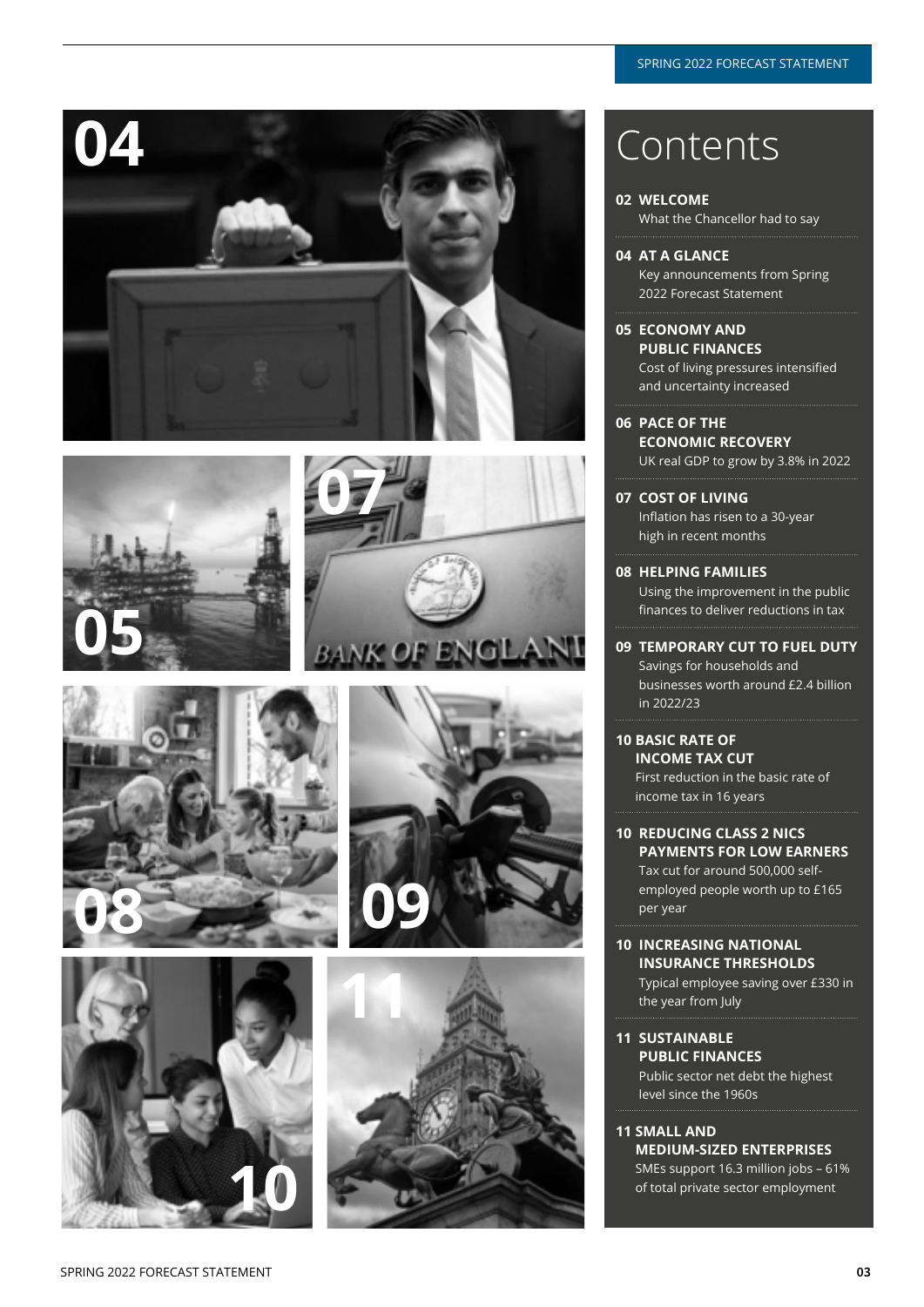

# **At a glance**

### Key announcements from Spring 2022 Forecast Statement

hancellor of the Exchequer, Rishi Sunak, delivered the Spring 2022 *Forecast Statement* on Wednesday 23 March 2022 to Parliament. We look at the key announcements.

#### **ECONOMY AND PUBLIC FINANCES**

- $\blacksquare$  The UK economy is forecast to grow by 3.8% this year, according to the Office for Budget Responsibility (OBR), a sharp cut from its previous prediction of 6.0%
- $\blacksquare$  The economy is then forecast to grow by 1.8% in 2023, 2.1% in 2024, 1.8% in 2025 and 1.7% in 2026
- $\blacksquare$  The annual inflation rate was 6.2% in February, and is likely to average 7.4% for the rest of this year, but with a peak of 8.7% in the final quarter of 2022
- The unemployment rate is now predicted to be lower over the next

few years than in the OBR's previous forecast in October

- The number of people employed between now and 2027 is expected to be 400,000 lower than before the pandemic. This is because of early retirements, long-term sickness and fewer workers arriving in the UK
- $\blacksquare$  Debt as a percentage of GDP is expected to fall from 83.5% of GDP in 2022/23 to 79.8% in 2026/27
- $\blacksquare$  The government is forecast to spend £83bn on debt interest in the next financial year, the highest on record

#### **FUEL, ENERGY AND LIVING COSTS**

- $\blacksquare$  Fuel duty has been cut by 5p per litre until March 2023
- Homeowners installing energy efficiency materials such as solar panels, heat

pumps or insulation will not pay VAT

■ Local authorities will get another £500m for the Household Support Fund from April, creating a £1bn fund to help vulnerable households with rising living costs

#### **TAXATION**

- $\blacksquare$  The income threshold at which point people start paying National Insurance will rise to £12,570 in July, which Mr Sunak said was a tax cut for employees worth over £330 a year
- Mr Sunak pledged to cut the basic rate of income tax from 20p to 19p in the pound before the end of this Parliament
- The Employment Allowance, which gives relief to smaller businesses' National Insurance payments, will increase from  $E4,000$  to  $E5,000$  from April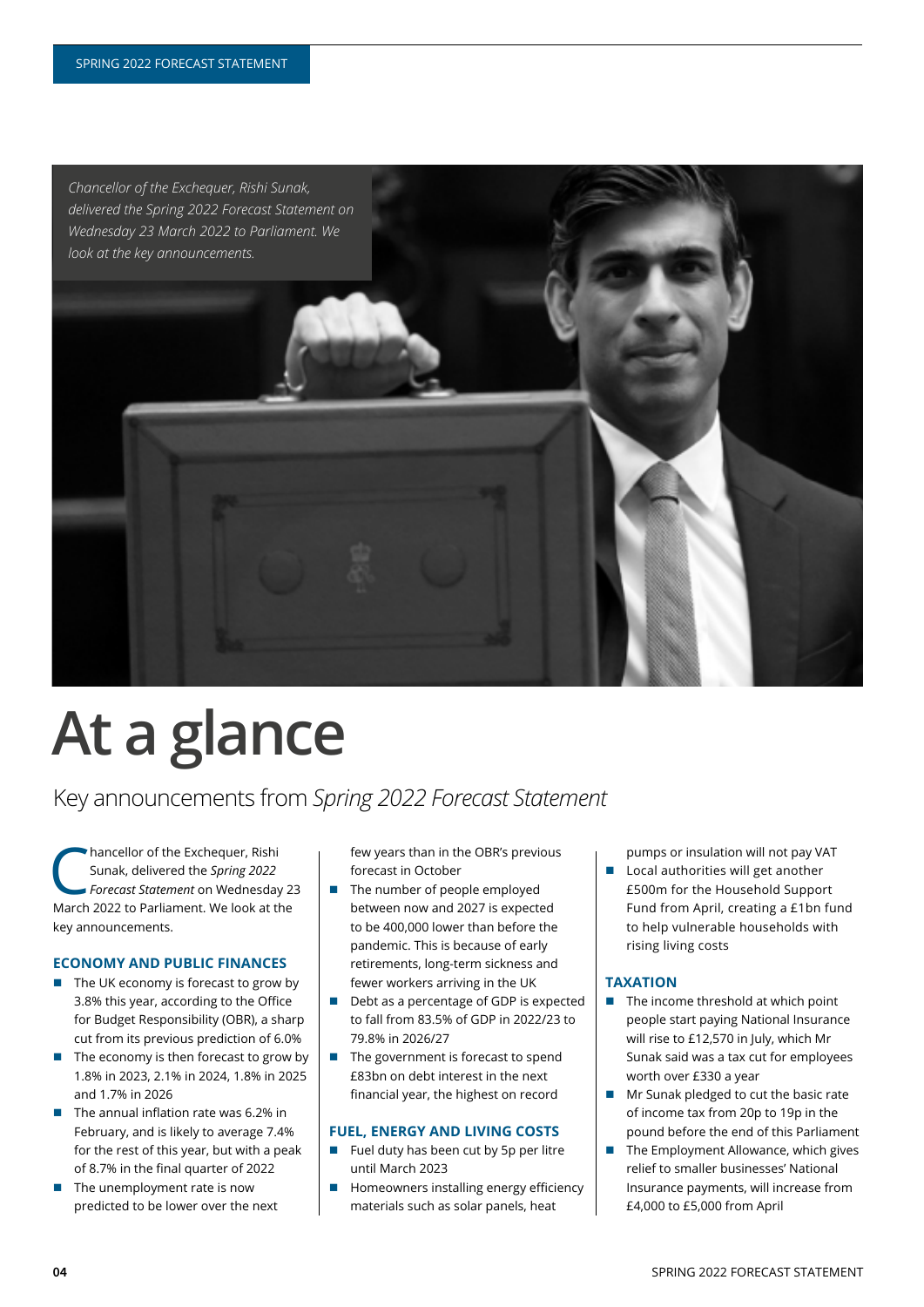# **Economy and public finances**

Cost of living pressures intensified and uncertainty increased



The Chancellor of the Exchequer,<br>
Rishi Sunak, said as he delivered<br>
the Spring 2022 Forecast Statement,<br>
"Following Vladimir Putin's unprovoked and The Chancellor of the Exchequer. Rishi Sunak, said as he delivered *the Spring 2022 Forecast Statement* premeditated invasion of Ukraine, cost of living pressures have intensified and uncertainty has increased.'

The Office for Budget Responsibility (OBR) sets out in the Economic and Fiscal Outlook (EFO) that 'given the unfolding situation in Ukraine, there is unusually high uncertainty around this outlook.' Higher global energy, metals and food prices, which have been volatile since the invasion of Ukraine, pose risks to the outlook for inflation, consumer spending and production. The sanctions imposed on Russia by the UK and its allies in response to the invasion are vital in supporting the Ukrainian people.

#### **MEDIUM-TERM IMPLICATIONS OF THE INVASION**

The invasion, and the resulting effect on global markets, will inevitably have an

adverse effect on the UK economy and the cost of living in the short term. The medium-term implications of the invasion are highly uncertain, which increases the risks around the OBR's forecast.

While the outlook is uncertain, the OBR outlined the UK economy has emerged from the pandemic in a good position to meet these challenges. The success of the government's vaccine rollout and the Plan for Jobs have helped support a quicker than expected recovery and a strong labour market. Similarly, tax receipts have been higher than expected.

#### **INCREASE IN THE COST OF LIVING IN THE UK**

Elevated global energy and goods prices, following the uneven effect of the recovery from the pandemic on global supply and demand, have already led to an increase in the cost of living in the UK and some other advanced economies.

The repercussions of the invasion of Ukraine will add to these pressures and increase inflation further in the coming months. In response to pressures on the cost of living, the government announced prior to the *Spring 2022 Forecast Statement* a package of support to help households with energy bills and ensure that hard-working people keep more of their income.

#### **ENCOURAGING STRONG AND SUSTAINABLE GROWTH**

The best way to support households. announced by the OBR, in the long run is through encouraging strong and sustainable growth across the UK, by promoting investment and innovation; and then sharing more of the proceeds of growth by reducing the tax burden for working people. Mr Sunak said. The government is taking further action to support households through the *Spring 2022 Forecast Statement* by cutting taxes.' $\blacktriangleleft$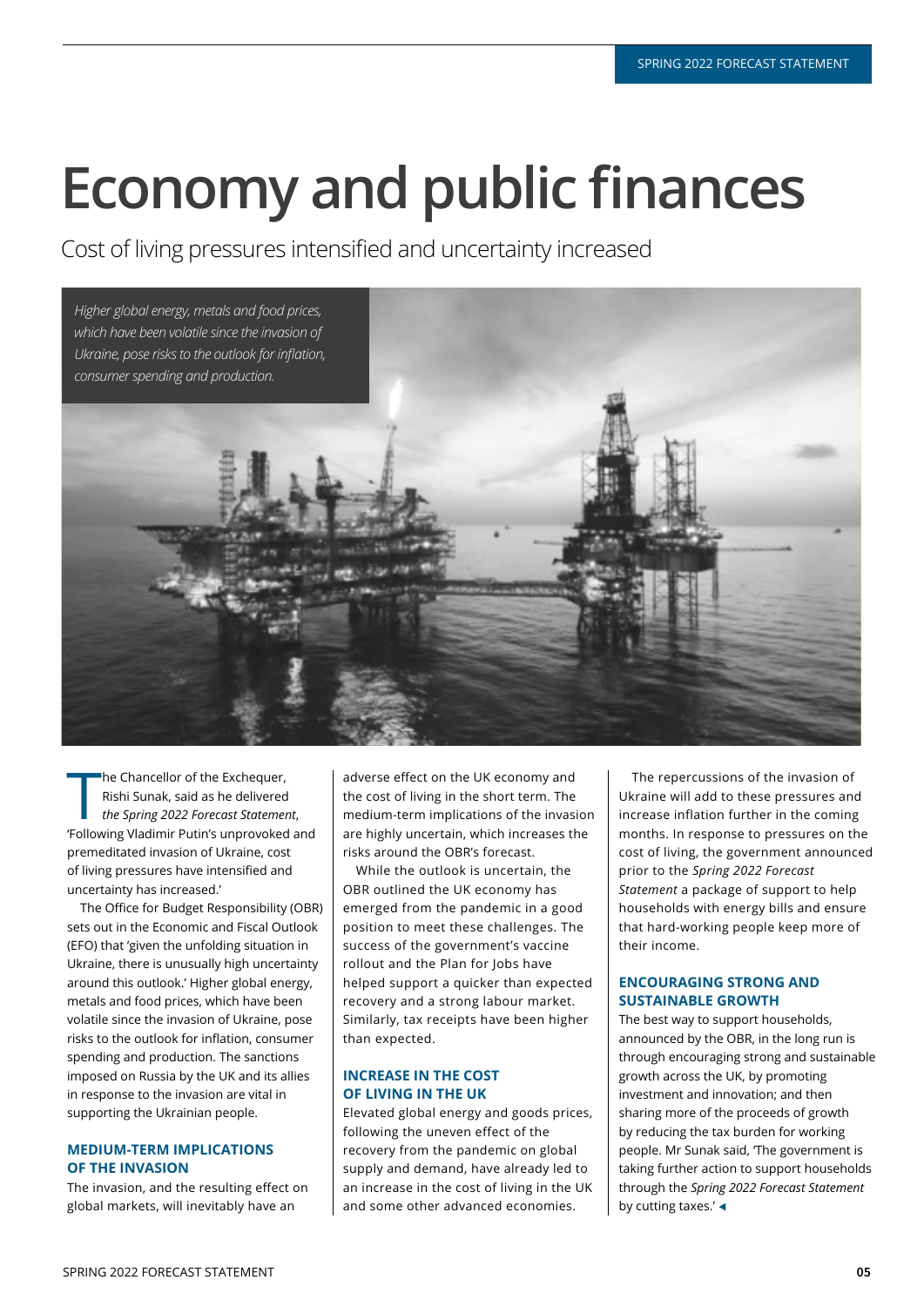

## **Pace of the economic recovery**

UK real GDP to grow by 3.8% in 2022

While the Office for Budget<br>Responsibility's (OBR's) for<br>the saccount of changes<br>attending a party price since the Responsibility's (OBR's) forecast takes account of changes in international energy prices since the invasion, significant day-to-day volatility in oil, gas and commodity markets has continued to create uncertainty.

As the OBR highlights in the Economic and Fiscal Outlook (EFO), 'Given the evolving situation in the war in Ukraine and the global response, there is significant uncertainty around the outlook for global Gross Domestic Product (GDP).'

#### **ECONOMIC RECOVERY TO DATE**

Taking into account the pace of the economic recovery to date, the Chancellor of the Exchequer, Rishi Sunak, said that with global supply chain pressures and the initial impact of Vladimir Putin's invasion of Ukraine, the OBR expects UK real GDP to grow by 3.8% in 2022. GDP is then forecast to grow by 1.8% in 2023. 2.1% in 2024, 1.8% in 2025 and 1.7% in 2026.

Following the emergence of the Omicron variant in December last year, the government implemented Plan B in England. and restrictions were tightened in Scotland, Wales and Northern Ireland. This weighed on output, although by less than expected. with GDP falling by 0.2% in December 2021 before growing by 0.8% in January 2022, above expectations.

#### **HEALTH, ECONOMIC, AND FINANCIAL IMPACT**

The economic recovery over the past year has surpassed expectations, with GDP growth of 7.5% in 2021 the fastest in the G7. The International Monetary Fund (IMF) praised the UK's 'strong policy measures

and rapid vaccination campaign that helped contain the health, economic, and financial impact of the pandemic, which supported a faster than expected recovery.'

The UK economy recovered to its prepandemic level around the end of 2021, with real GDP having regained its February 2020 level by November 2021. Across the final quarter of 2021, GDP was on average 0.4% below its pre-pandemic size. This was a smaller shortfall than Germany, and broadly in line with Italy and Japan.

#### **RECOVERY IN THE LABOUR MARKET**

The Plan for Jobs has supported the strong recovery in the labour market, with the total number of payrolled employees in February 2022 2.3% above pre-pandemic levels. Unemployment has fallen steadily for twelve consecutive months to below its pre-pandemic rate (three months to February 2020) at 3.9% in the three months to January 2022.

The OBR highlights that the Coronavirus Job Retention Scheme 'looks to have exceeded all predictions, including ours, regarding its likely success in avoiding the persistent high unemployment that has followed other recessions.'

#### **UNEMPLOYMENT TO VACANCY RATIO**

With vacancies at record highs, the unemployment to vacancy ratio is at a record low. Nominal wage growth was 4.8% in the three months to January 2022 and the OBR expects nominal wage growth to average 3.3% across the forecast period.

Despite this strong recovery in the labour market, there remain 420,000 more inactive workers aged 16 to 64 in the three months to January 2022 compared to the three

months to February 2020. One of the main drivers of this increase has been a rise in those reporting 'long-term sick', particularly between the ages of 50 and 64.

#### **LONG-TERM HEALTH CONDITIONS OR DISABILITIES**

The Chancellor said, The government is committed to improving outcomes for those who are inactive because of long-term health conditions or disabilities, and has dedicated over £1.1 billion of funding over the Spending Review 2021 period to specialised disability employment support, improving opportunities into and within work.' This includes £156 million targeted at extra work coaches that will enable additional work coach time for claimants of incapacity benefits.

While there are more people on payrolls than ever before, the latest figures show there are 1.3 million vacancies across the economy. There are around 1.7 million claimants in the searching for work group within Universal Credit currently without a job.

#### **WAY TO WORK CAMPAIGN LAUNCHED**

The government recently launched the Way to Work campaign, which aims to move 500.000 iobseekers into work by lune 2022. As part of this campaign, the government is reducing the time allowed for Universal Credit claimants to search for a job in their preferred sector – from three months to a maximum of four weeks.

Mr Sunak, said, 'Work is the best way for people to get on, to improve their lives and support their families. Households on Universal Credit are at least £6,000 a year better off in full-time work than out of work.'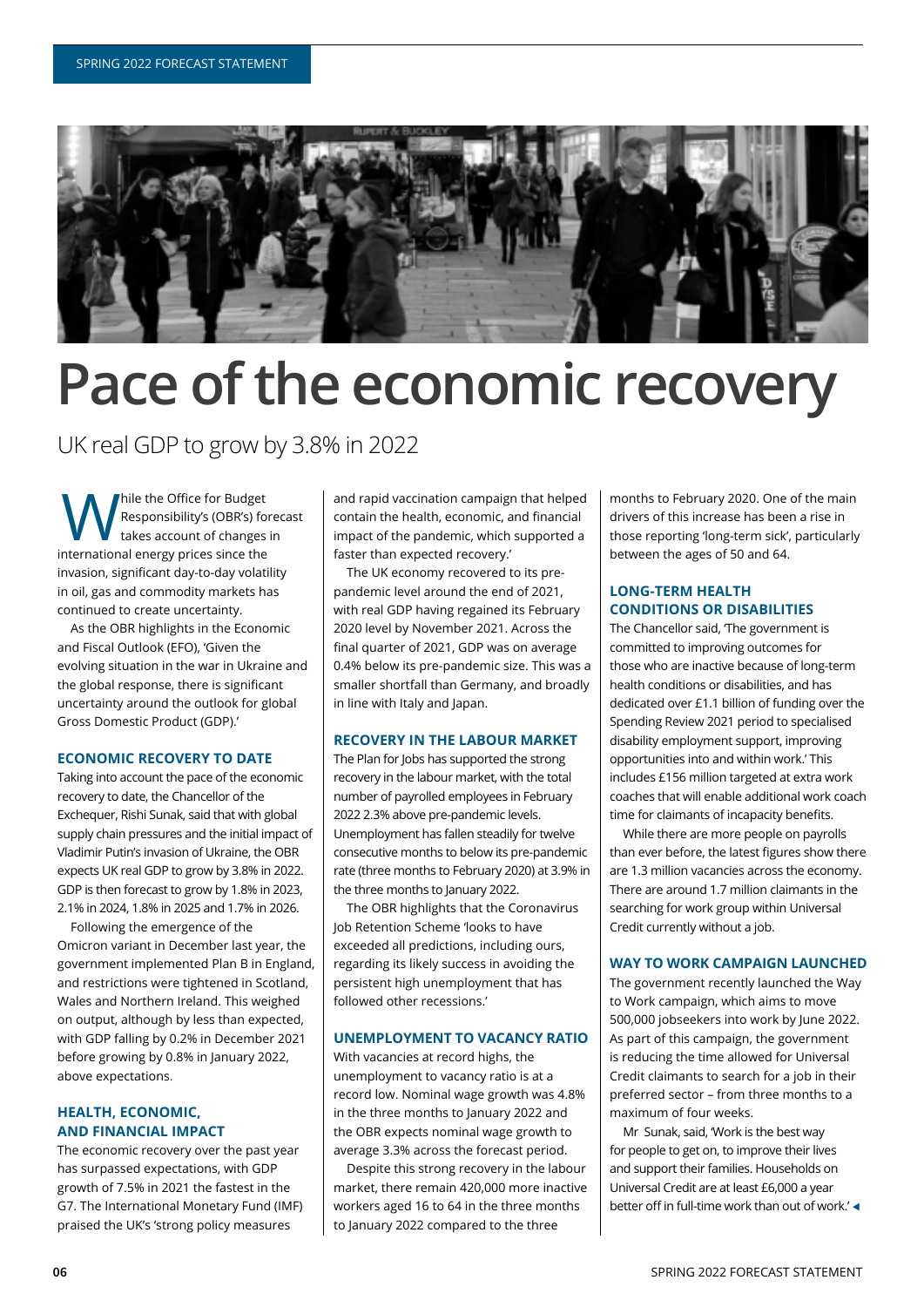# **Cost of living**

### Inflation has risen to a 30-year high in recent months

he Consumer Prices Index (CPI)<br>
inflation has risen to a 30-year high<br>
in recent months. This has primarily<br>
been driven by global factors outside the he Consumer Prices Index (CPI) inflation has risen to a 30-year high in recent months. This has primarily government's control, including continued disruption to global supply chains and higher global energy and commodity prices.

The UK is not alone in experiencing these pressures, the Chancellor of the Exchequer, Rishi Sunak said, 'with other major economies also experiencing higher inflation. In the twelve months to February 2022, euro area inflation was 5.9%, and US inflation was 7.9% - the highest US inflation rate since 1982

#### **HIGH DEPENDENCE ON GAS AND OIL**

Increased global demand for energy, short-term supply disruptions in major oil-exporting economies, weather patterns in Europe and Asia affecting both the supply of renewable energy and the demand for heating, and lower gas storage balances have all contributed to higher prices.

As the Office for Budget Responsibility (OBR) sets out in the Economic and Fiscal Qutlook (FFQ), the UK is 'a net energy importer with a high dependence on gas and oil', meaning higher energy prices have led to a deterioration in the UK's terms of trade - the relative prices of the UK's exports compared with its imports.

#### **ENERGY PRICES HAVE RISEN FURTHER AMID DISRUPTIONS**

Rising global energy prices will directly affect UK inflation in the short and medium term. While the Office for Gas and Electricity Markets (OFGEM) energy price cap protects consumers from the rapid changes observed in the wholesale energy market in the short term, the rise in oil prices has already affected petrol pump prices in the UK, which are now at record highs having increased by almost 12% over the past month.

The OBR forecasts inflation to remain elevated through 2022 and 2023, peaking at 8.7% in Q4 2022. On an annual basis, inflation is forecast to be 7.4% in 2022, before decreasing to 4.0% in 2023 and 1.5% in 2024. Inflation is then forecast to be  $1.9\%$ in 2025 and 2.0% in 2026.

#### **LARGER AND MORE PERSISTENT INCREASE IN THE PRICE LEVEL**

However, as the OBR sets out in the EFO, there is significant uncertainty around the outlook for oil and gas prices and therefore the path of inflation over the forecast period: 'If … energy prices stay at current levels bevond the middle of next year, the UK would face a larger and more persistent increase in the price level and fall in real household incomes. If prices fall more quickly than currently expected the reverse would be true.'

The Chancellor announced the government's commitment to price stability remains absolute. The Bank of England is responsible for controlling inflation and has taken decisive steps by raising interest rates to 0.75%. The Chancellor re-affirmed the Bank's 2% CPI inflation target at Autumn Budget 2021, and the government remains committed to the independent monetary policy framework which has seen inflation average around 2% between 1997 and 2019.

#### **EFFECT HIGHER INFLATION HAS ON HOUSEHOLDS**

The government has already introduced a package of support to help with rising energy bills and to allow hard-working people to keep more of their income. In the *Spring*  2022 Forecast Statement, the Chancellor announced the government would now be going further, and will provide additional support to households struggling with the effects of higher inflation.

In the medium term, the government will phase out the import of Russian oil by the end of 2022. This phased approach allows the UK enough time to adjust supply chains, ensuring a smooth transition. The government will also soon be setting out an energy security plan. This will include measures across hydrocarbons, nuclear and renewables to support energy resilience and security while delivering affordable energy to consumers. <

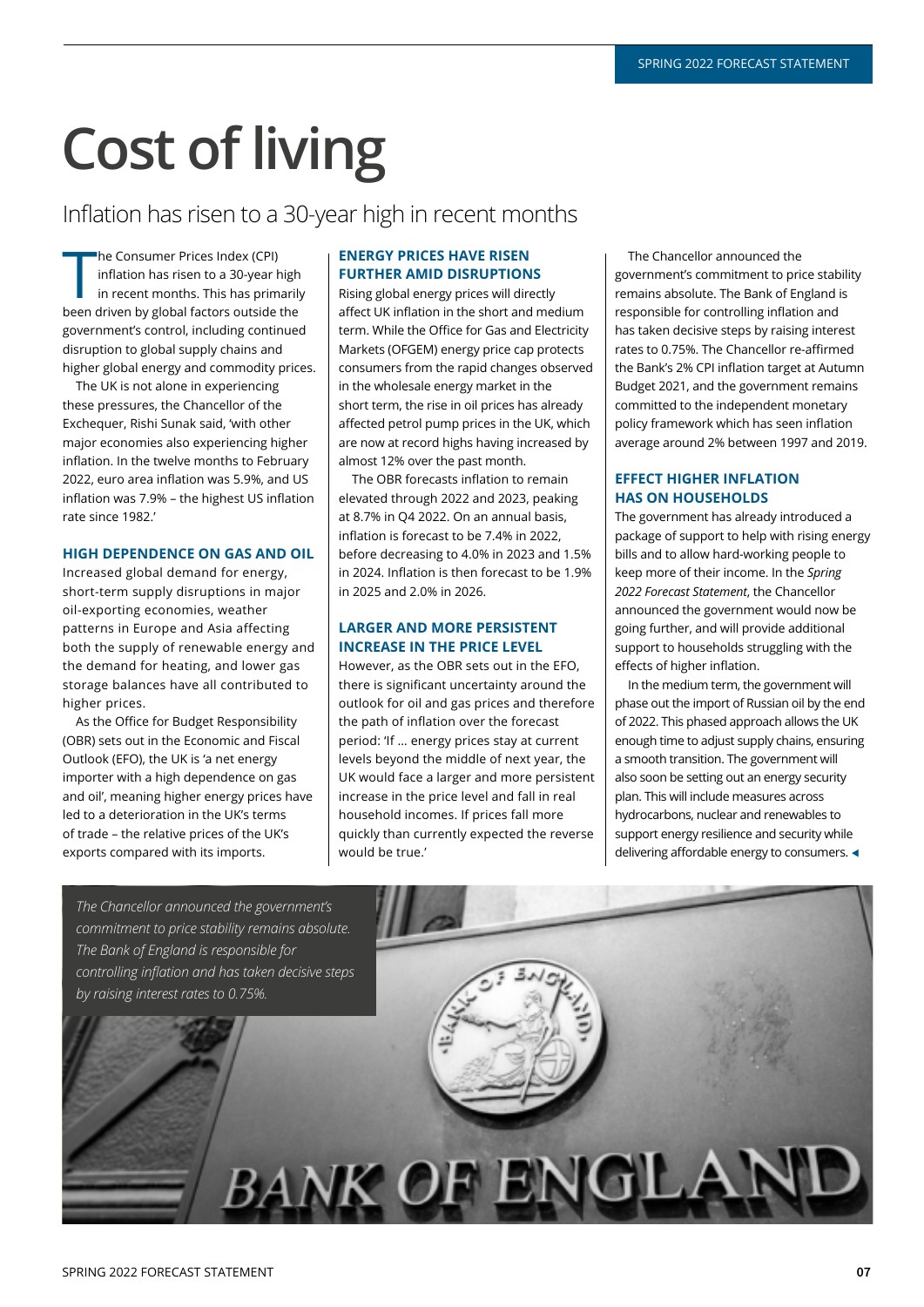

# **Helping families**

### Using the improvement in the public finances to deliver reductions in tax

The government is taking steps throughthe Spring 2022 Forecast Statement to provide additional support to households and businesses, the Chancellor he government is taking steps through the *Spring 2022 Forecast Statement* to provide additional support to of the Exchequer, Rishi Sunak, announced. The government has prioritised using the improvement in the public finances to deliver reductions in tax, while maintaining a margin of safety against its fiscal rules.

Higher global energy and goods prices have already put pressure on household budgets and the government understands the challenges that many households are facing. The worsening outlook for inflation because of Vladimir Putin's invasion of Ukraine will likely place additional pressure on households, Mr Sunak commented.

#### **SHOWING SOLIDARITY WITH THE PEOPLE OF UKRAINE**

The sanctions the UK and the international community have imposed do not come without costs, he said, but it is the right course of action to stand against Putin's

aggression and show solidarity with the people of Ukraine.

Whilst the scale of the economic effects is highly uncertain, the largest effect on households from the conflict will come via higher energy costs. Most households will therefore be protected from immediate impacts through the Office of Gas and Electricity Markets (OFGEM) energy price cap until the autumn

#### **REAL WAGES 3% ABOVE PRE-PANDEMIC LEVELS**

The government, the Chancellor said, is continuing to monitor the economic effects of the conflict and the pressures on household finances. While real wages are 3% above prepandemic levels, the government recognises the pressures on households across the income distribution.

Those on the lowest incomes will particularly feel the effects of higher inflation because they have less scope to adjust their expenditure in response to prices, and they tend to spend

a greater proportion of their expenditure on electricity, gas and other fuels.

#### **TAKING ACTION TO IMPROVE ENERGY EFFICIENCY**

Mr Sunak said that improving energy efficiency is not only good for the climate but can also save households hundreds of pounds a year, helping to eliminate fuel poverty while reducing our reliance on imported gas. The government is already taking action to improve energy efficiency and encourage the electrification of heat.

The government is expanding the Energy Company Obligation to £1 billion per year for 2022/26, requiring energy suppliers to improve the energy efficiency of low-income homes.

#### **SIGNIFICANTLY REDUCING FUEL POVERTY**

The government is also developing private rental sector minimum efficiency standards. which are expected to benefit over 2 million households in England and Wales,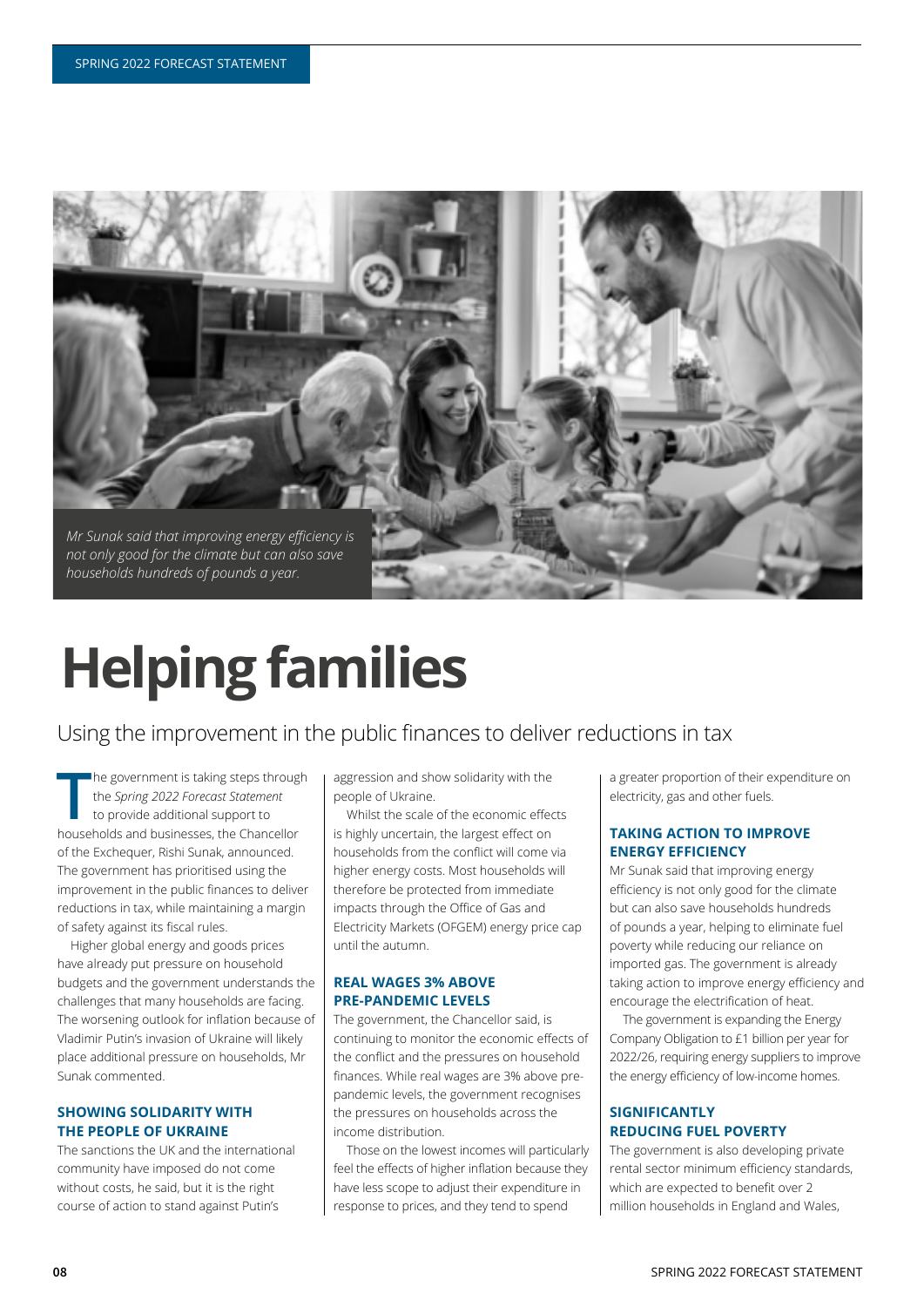helping them save on their energy bills and significantly reducing fuel poverty in the private rented sector.

The Chancellor said the government has already taken significant steps that will help households with the cost of living. These measures ensure work pays and help people keep more of what they earn to support households through the challenge ahead.

#### **They include:**

- $\blacksquare$  reducing the Universal Credit taper rate from 63% to 55%, and increasing Universal Credit work allowances by £500 a year to make work pay
- increasing the National Living Wage (NLW) for workers aged 23 and over by 6.6% to £9.50 an hour from April 2022
- $\Box$  freezing alcohol and fuel duties to keep costs down
- the £9 billion package announced in February 2022 to help households with rising energy bills this year

#### **NATIONAL INSURANCE THRESHOLDS INCREASE**

In addition, in the Spring 2022 Forecast *Statement* the Chancellor of the Exchequer. Rishi Sunak, announced an increase in the annual National Insurance Primary Threshold and the Lower Profits Limit from £9,880 to £12,570 from July 2022, to align with the income tax personal allowance.

Mr Sunak said, This is a tax cut of over £6 billion and worth over £330 for a typical employee in the year from July. Around 70% of National Insurance contributions (NICs) payers will pay less NICs, even accounting for the introduction of the Health and Social Care Levy.'

This change will take 2.2 million people out of paving Class 1 and Class 4 NICs and the Health and Social Care Lew altogether. It brings into alignment the starting thresholds for income tax and NICs, making the taxation of income fairer, and these thresholds will remain aligned.

The government', the Chancellor said, 'is also taking steps to ensure that selfemployed individuals with lower earnings fully benefit.' The Spring 2022 Forecast Statement announces that from April 2022 self-employed individuals with profits between the Small Profits Threshold and Lower Profits Limit will continue to build up National Insurance credits but will not pay any Class 2 NICs.

Taken together, these measures will meet the government's ambition to ensure that the first  $f12.500$  earned is tax free.

#### **CUT TO DUTY ON PETROL AND DIESEL**

In addition, in response to fuel prices reaching their highest-ever levels, the *Spring 2022 Forecast Statement* announces a temporary 12-month cut to duty on petrol and diesel of 5p per litre. This measure represents a tax cut of around £2.4 billion over the next year.

When compared with uprating fuel duty in 2022/23, cutting fuel duty to this level delivers savings for consumers worth over £5 billion over the next year and will save the average UK car driver around £100, van driver around £200 and haulier around £1,500, based on average fuel consumption.

#### **HELPING HOUSEHOLDS IMPROVE ENERGY EFFICIENCY**

To help households improve energy efficiency and keep energy costs down - as well as supporting the UK's long-term Net Zero ambitions - the government is extending the VAT relief available for the installation of energy-saving materials (ESMs). The government will include additional technologies and remove the complex eligibility conditions that restricted the application of the relief

Relief will further be increased by introducing a time-limited zero rate for the installation of ESMs. The Chancellor said, 'A typical family having roof-top solar panels installed will save more than £1,000 in total on installation, and then  $£300$ annually on their energy bills.' The changes will take effect from April 2022. The Northern Ireland Executive will receive a Barnett share of the value of this relief until it can be introduced UK-wide.

To help the most vulnerable households with the cost of essentials such as food, clothing and utilities, the government is also providing an additional £500 million for the Household Support Fund from April, on top of the £500 million already provided since October 2021.

Mr Sunak announced these new measures mean the government is now providing support worth over £22 billion in 2022/23 that will help households with the cost of living. The government is continuing to monitor developments and the consequences for the cost of living, and will be ready to take further steps if needed to support households. <



### **Temporary cut to fuel duty**

Savings for households and businesses worth around £2.4 billion in 2022/23

The government cut the duty on<br>
petrol and diesel by 5p per litre for<br>
12 months. This took effect from<br>
6pm on 23 March on a UK-wide basis. The The government cut the duty on petrol and diesel by 5p per litre for 12 months. This took effect from Chancellor of the Exchequer, Rishi Sunak. announced this is the largest cash-terms cut across all fuel duty rates at once ever, and is only the second time in 20 years that main rates of petrol and diesel have been cut.

This cut represents savings for households and businesses worth around £2.4 billion in 2022/23. Where practical, a proportionate cut will also apply to fuel duty rates which are lower than the main rates for petrol and diesel. including red diesel.  $\triangleleft$ 

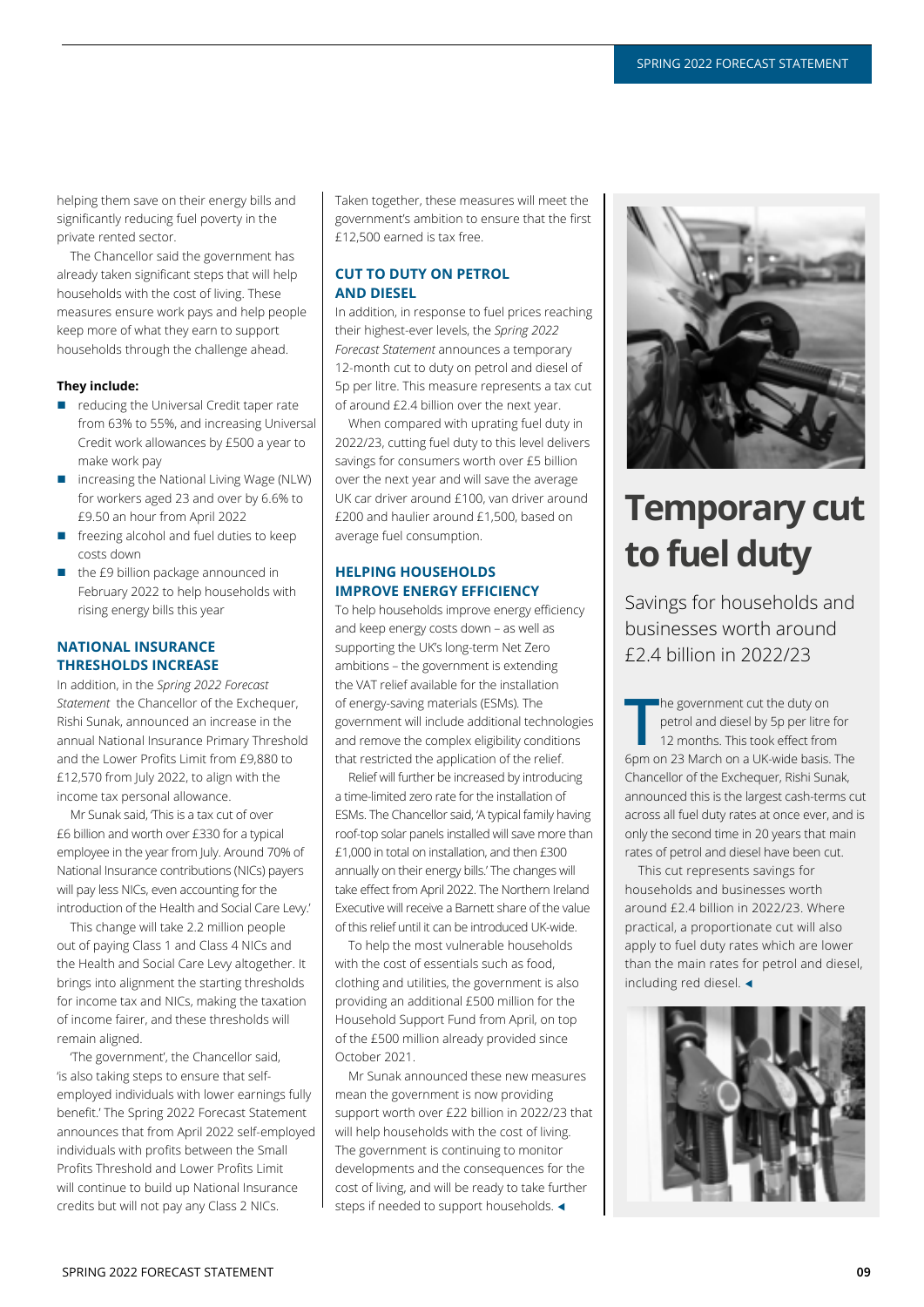### **Basic rate of income tax cut**

First reduction in the basic rate of income tax in 16 years

The Chancellor of the Exchequer,<br>
Rishi Sunak, announced during the<br>
Spring 2022 Forecast Statement that<br>
the government will reduce the basic rate The Chancellor of the Exchequer, Rishi Sunak, announced during the *Spring 2022 Forecast Statement* that of income tax to 19% (currently 20%) from April 2024. This is a tax cut of over £5 billion a year, and represents the first cut in the basic rate of income tax in 16 years.

This will apply to the basic rate of non-savings, non-dividend income for taxpayers in England, Wales and Northern Ireland; the savings basic rate which applies to savings income for taxpayers across the UK; and the default basic rate which applies to a very limited category of income taxpayers made up primarily of trustees and non-residents.

The change will be implemented in a future Finance Bill. A three-year transition period for Gift Aid relief will apply, to maintain the income tax basic rate relief at 20% until April 2027. The reduction in the basic rate for non-savings-non-dividend income will not apply for Scottish taxpayers because the nower to set these rates is devolved to the Scottish Government.

Under the agreed Fiscal Framework, the Scottish Government will receive additional funding worth around £350 million in 2024/25. It is for the Scottish Government to use this additional funding as they choose to, including on reducing income tax or other taxes, or increased spending.  $\triangleleft$ 





*of paying Class 1 and Class 4 NICs and the Health and Social Care Levy entirely.* 

## **Increasing National Insurance thresholds**

Typical employee saving over £330 in the year from July

**The annual National Insurance Prim<br>
Threshold and Lower Profits Limit,<br>
for employees and the self-employ<br>
respectively, will increase from £9,880 to The annual National Insurance Primary** Threshold and Lower Profits Limit. for employees and the self-employed £12,570 from July 2022, the Chancellor of the Exchequer, Rishi Sunak, announced during the *Spring 2022 Forecast Statement*

Mr Sunak said, This increase will benefit almost 30 million people, with a typical employee saving over £330 in the year from luly. Around 70% of National Insurance

contributions (NICs) payers will pay less NICs, even after accounting for the introduction of the Health and Social Care Levy.

'Around 2.2 million people will be taken out of paying Class 1 and Class 4 NICs and the Health and Social Care Levy entirely, on top of the 6.1 million who already do not pay NICs. July is the earliest date that will allow all payroll software developers and employers to update their systems and implement changes. $'$ 

## **Reducing Class 2 NICs payments for low earners**

Tax cut for around 500,000 self-employed people worth up to £165 per year

**From April 2022, the Chancellor of the Exchequer, Rishi Sunak, announced the self-employed individuals with profit between the Small Profits Threshold and** rom April 2022, the Chancellor of the **Exchequer, Rishi Sunak, announced that** self-employed individuals with profits Lower Profits Limit will not pay Class 2 National Insurance contributions (NICs), meaning lowerearning self-employed people can keep more of what they earn while continuing to build up National Insurance credits.

Over the year as a whole, the Lower Profits Limit, the threshold below which self-employed people do not pay National Insurance, is equivalent to an annualised threshold of £9.880 between April to lune, and £12,570 from July. This change represents a tax cut for around 500,000 self-employed people worth up to £165 per year.  $\triangleleft$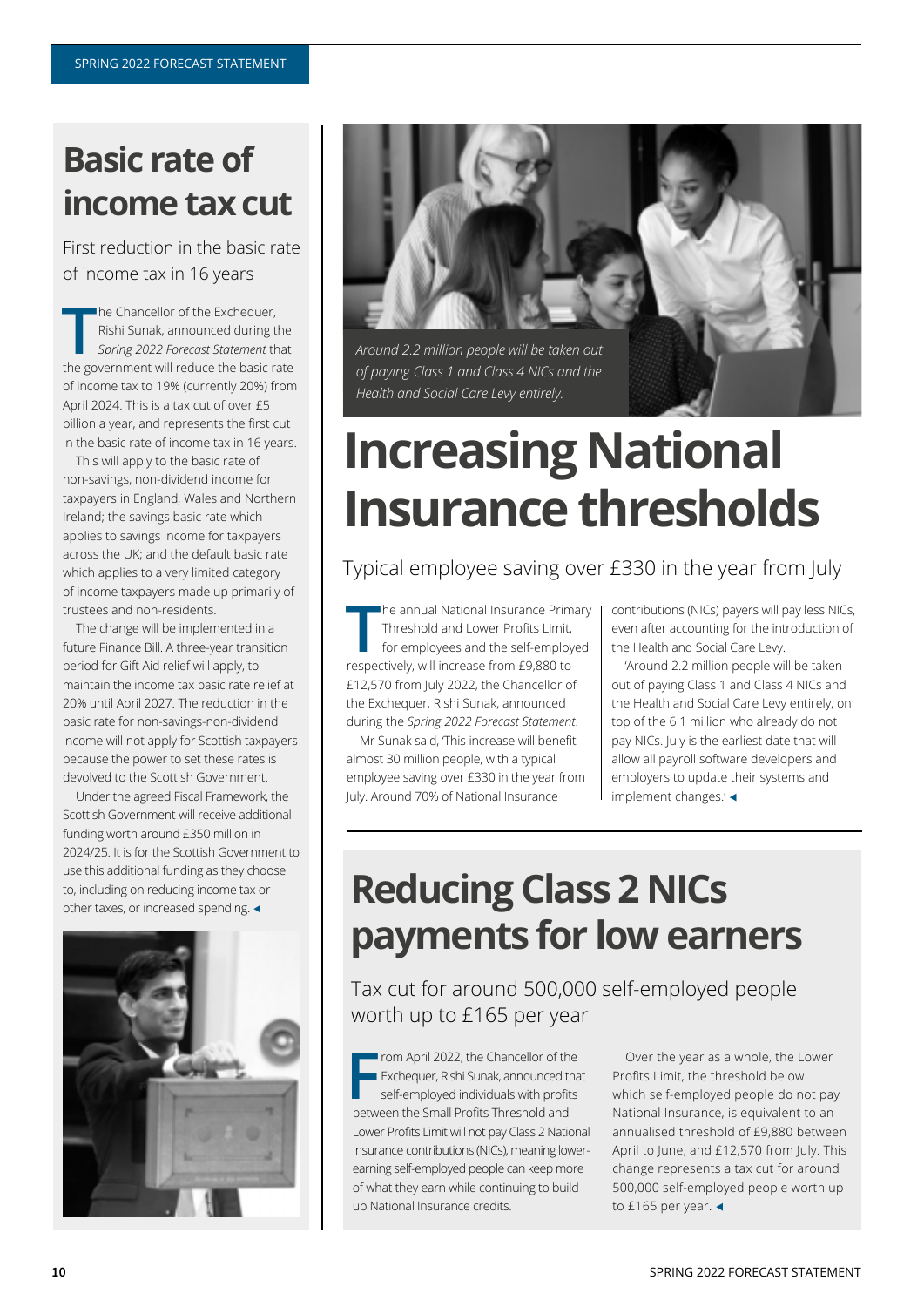## **Small and Medium-Sized Enterprises**

SMEs support 16.3 million jobs - 61% of total private sector employment

elivering the *Spring 2022 Forecast*<br> *Statement*, the Chancellor of the<br>
Exchequer, Rishi Sunak, announced<br>
the generalized recognises that as well as *Statement*, the Chancellor of the the government recognises that, as well as households, businesses - particularly small and medium-sized enterprises (SMEs) - are also struggling with rising energy costs, recruiting staff and navigating turbulent supply chains as the world economy recovers from the pandemic.

SMEs support 16.3 million jobs - 61% of total private sector employment - and a strong economy relies on the entrepreneurship of small businesses across the United Kingdom. That is why the government, Mr Sunak said, will continue to prioritise support for SMEs. The Spring 2022 *Forecast Statement* builds on measures previously announced and goes further.

#### **BUSINESS RATES MULTIPLIER FROZEN IN 2022/23**

The Chancellor said, The government has already reduced the burden of business rates in England. The business rates multiplier will be frozen in 2022/23, which is a tax cut for all ratepayers worth £4.6 billion over the next five years.

He continued, 'Eligible retail, hospitality and leisure businesses will also benefit from a new temporary 50% Business Rates Relief worth £1.7 billion. The package of changes is worth  $£7$ billion over the next five years.'

#### **WHAT THE NUMBERS MEAN**

- $\blacksquare$  the average pub, with a rateable value of  $£21,000$ , will save  $£5,200$
- the average convenience store, with a rateable value of £28,500, will save £7,000
- $\blacksquare$  the average cinema, with a rateable value of  $f95,500$ , will save  $f24,000$

#### **SUBSIDISING THE COST OF HIGH-QUALITY TRAINING**

To help SMEs gain the skills they need to succeed, the Chancellor said, 'The government is subsidising the cost of high-quality training. Help to Grow: Management offers businesses 12 weeks of world class leadership training through the UK's top business schools, with government covering 90% of the cost. The cost of apprenticeship training is 95% subsidised for SMEs that do not pay the Apprenticeship Lew.'

To support businesses to invest and grow, the temporary £1 million level of the Annual Investment Allowance has been extended to 31 March 2023. Mr Sunak commented this is the highest level of support for capital expenditure ever provided through the Annual Investment Allowance and provides generous relief for investment across over a million SMEs. The government is also helping firms to adopt new digital technologies, with Help to Grow: Digital, offering eligible SMEs a 50% discount on approved software worth up to £5,000.

#### **BUSINESS RATES EXEMPTIONS FOR ELIGIBLE PLANT AND MACHINERY**

To support the decarbonisation of nondomestic buildings, the government is introducing targeted business rates exemptions for eligible plant and machinery used in onsite renewable energy generation and storage, and a 100% relief for eligible low-carbon heat networks with their own rates bill. The Spring *2022 Forecast Statement* announces that these measures will now take effect from April 2022, a year earlier than previously planned.

Finally, the Chancellor announced the government is supporting small businesses to do what they do best: create jobs. In April 2020, the government increased the Employment Allowance from £3,000 to £4,000.

#### **FROM APRIL 2022, 670,000 BUSINESSES WILL NOT PAY NICS**

The *Spring 2022 Forecast Statement* announces a further increase from April 2022, meaning eligible employers will be able to reduce their employer National Insurance contributions (NICs) bills by up to  $£5,000$  per year  $-$  this is a tax cut worth up to  $£1,000$  per employer.

As a result, businesses will be able to employ four full-time employees on the National Living Wage (NLW) without paying employer NICs. Mr Sunak said, This measure will benefit around 495,000 businesses, including around 50,000 businesses which will be taken out of paving NICs and the Health and Social Care Lew entirely. In total, this means that from April 2022, 670,000 businesses will not pay NICs and the Health and Social Care Levy due to the Employment Allowance.'

### **Sustainable public finances**

Public sector net debt the highest level since the 1960s

**O**Y ver the past year, the government has taked<br>decisions to strengtheness This based government has taken decisions to strengthen the public finances. This has allowed it to go further in supporting households in the *Spring 2022 Forecast Statement*, while still preserving fiscal space to tackle the challenges ahead.

As highlighted in the response to the OBR's Fiscal Risks Report published alongside the Spring 2022 *Forecast Statement*, the government agrees with the OBR's conclusion that 'fiscal space may be the single most valuable risk management tool.'

Public sector net borrowing (PSNB) in 2021/22 is expected to be £127.8 billion, lower than forecast in October 2021. Receipts remain higher than previously expected across the rest of the forecast, but beyond 2022/23 are partially offset by higher spending, driven higher by inflation and Bank Rate expectations. In 2022/23, higher debt interest payments due to inflation more than offset higher receipts and mean borrowing is higher than forecast in October 2021

While debt is lower than forecast in October 2021, it remains historically high. Public sector net debt (PSND) increased from 82.7% of GDP in 2019/20 to 94.0% of GDP in 2020/21 and is expected to peak at 95.6% of GDP in 2021/22, the highest level since the 1960s  $\triangleleft$